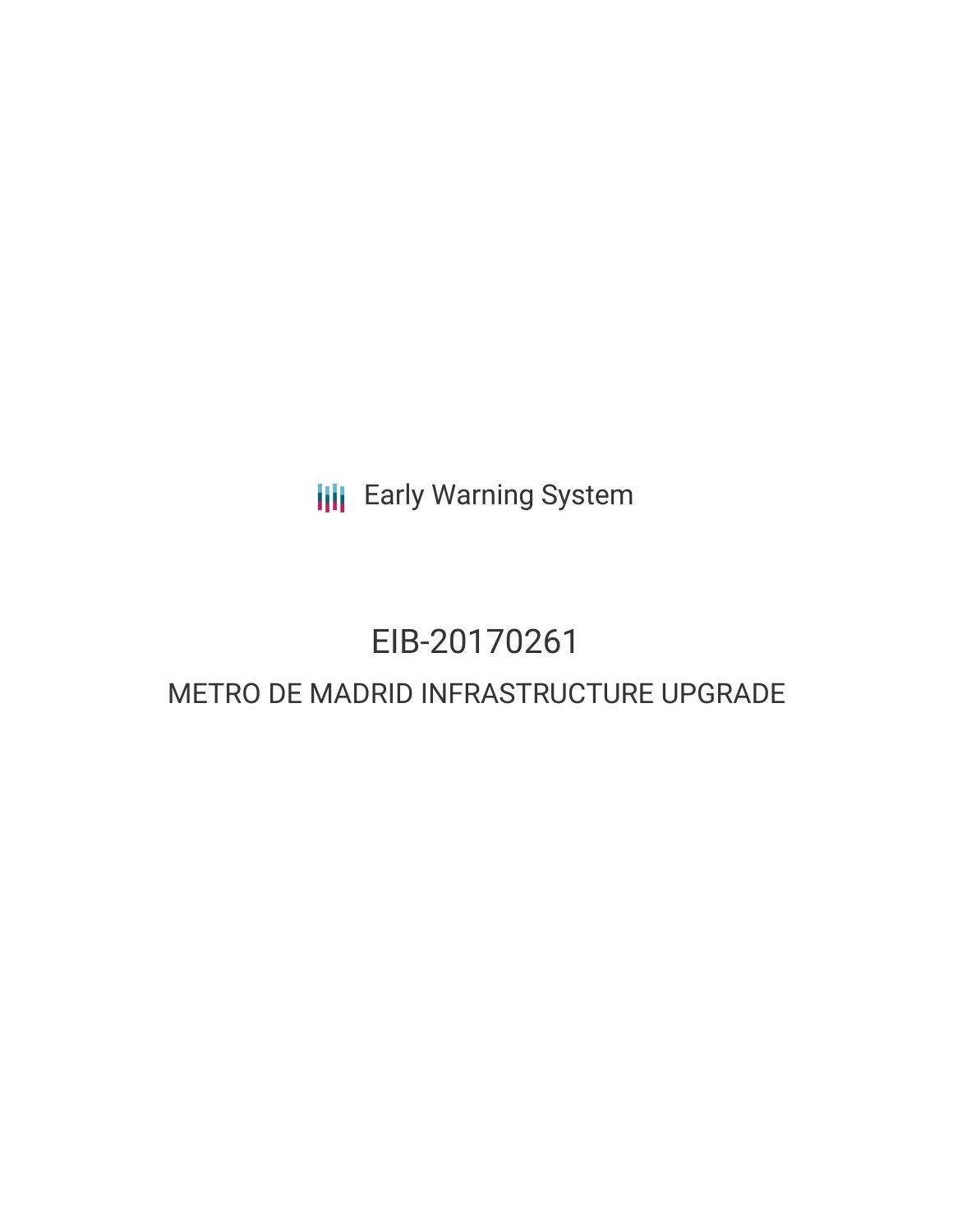

#### **Quick Facts**

| <b>Countries</b>               | Spain                          |
|--------------------------------|--------------------------------|
| <b>Financial Institutions</b>  | European Investment Bank (EIB) |
| <b>Status</b>                  | Approved                       |
| <b>Bank Risk Rating</b>        | U                              |
| <b>Voting Date</b>             | 2017-09-19                     |
| <b>Borrower</b>                | Metro de Madrid, S.A.          |
| <b>Sectors</b>                 | Transport                      |
| <b>Investment Type(s)</b>      | Loan                           |
| <b>Investment Amount (USD)</b> | \$239.85 million               |
| <b>Loan Amount (USD)</b>       | \$239.85 million               |
| <b>Project Cost (USD)</b>      | \$482.09 million               |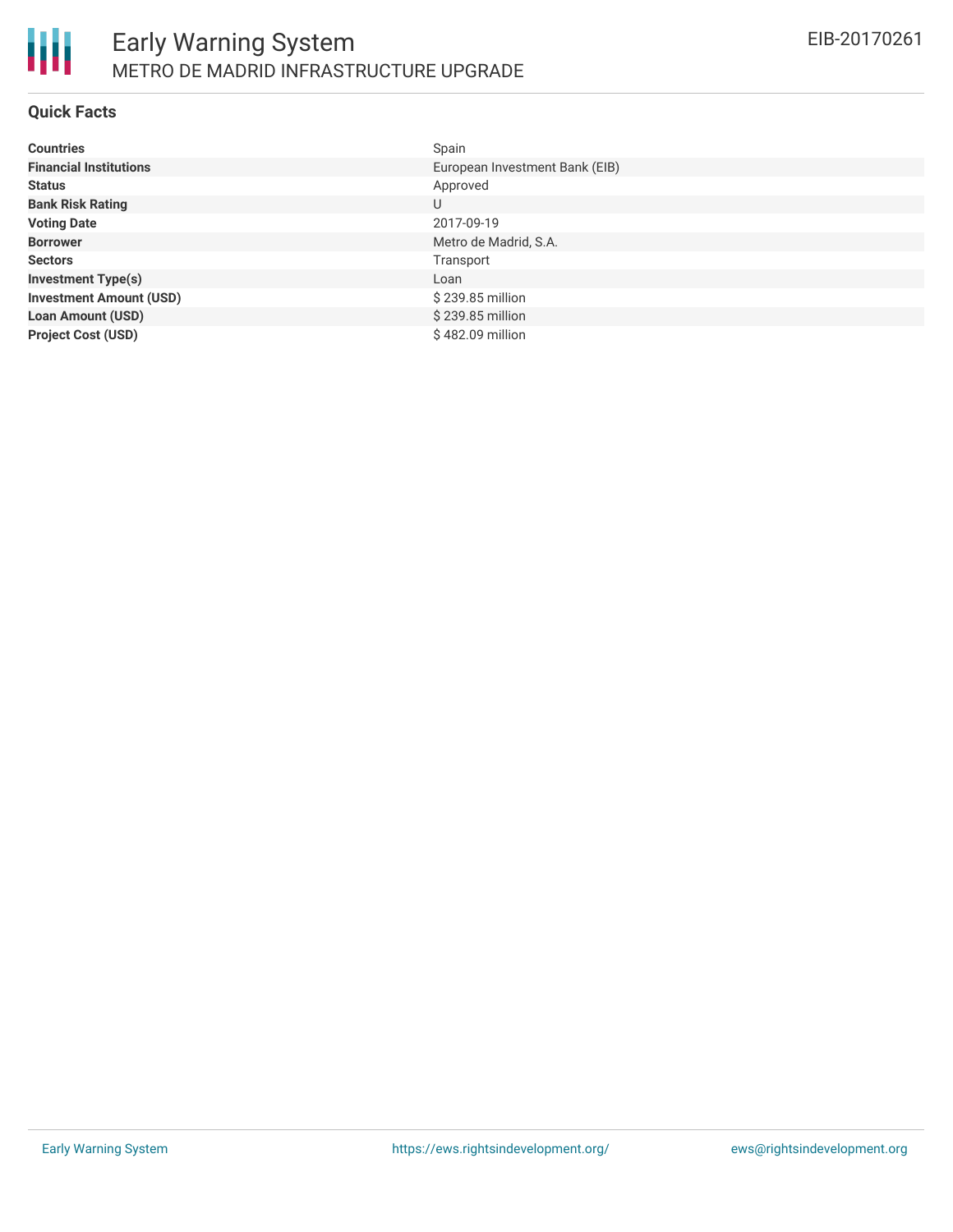

### **Project Description**

According to EIB website, the project will benefit the residents of the city of Madrid and its suburbs. The project will improve the quality of the underground passenger transport service, reduce travel time, generate operating-cost savings, improve the travel experience and promote modal shift from road to rail. The project will therefore contribute towards sustainable transport in line with EU objectives for sustainable urban mobility and the reduction of greenhouse gas emissions.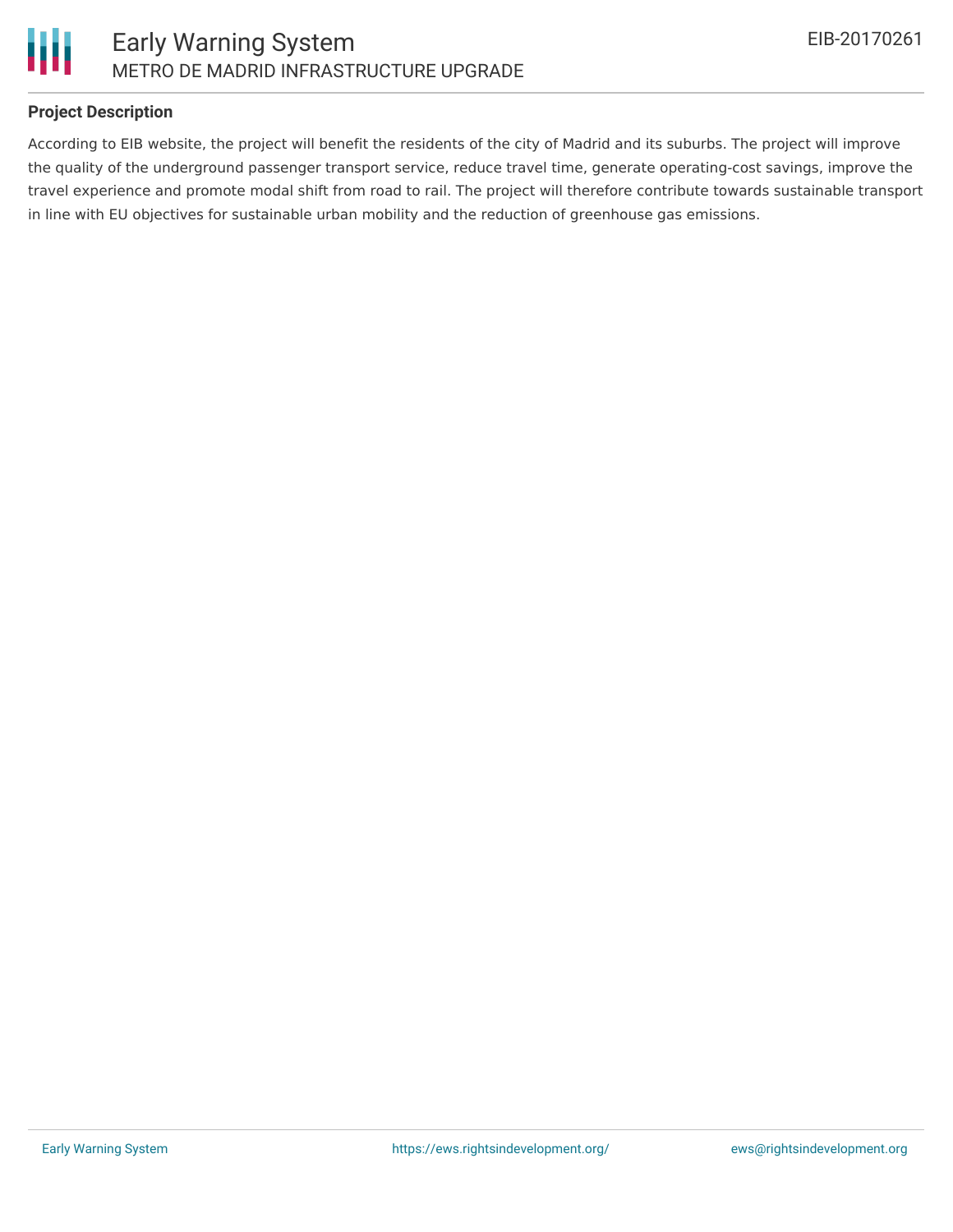

### **Investment Description**

European Investment Bank (EIB)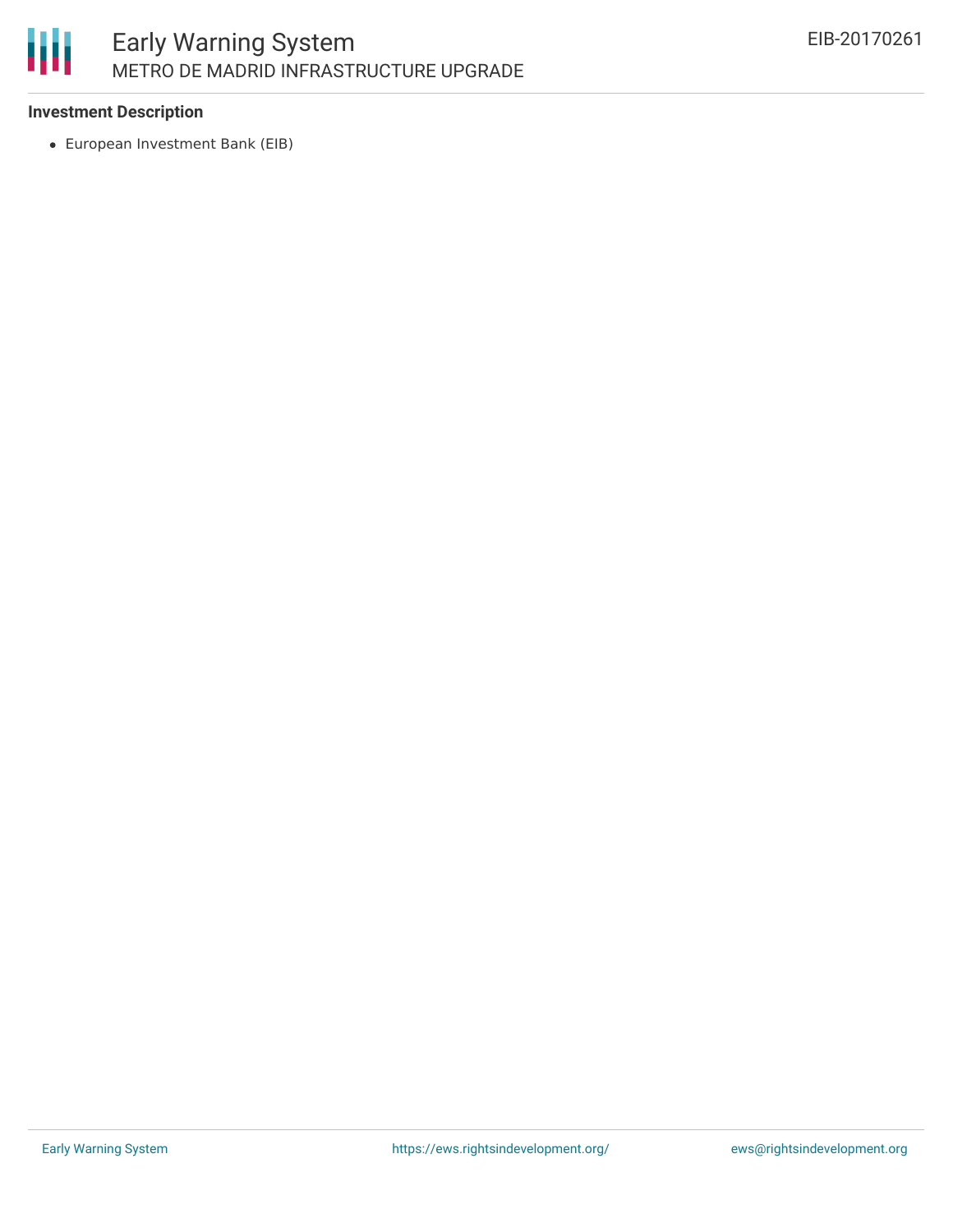#### **Contact Information**

No contact information provided at the time of disclosure.\*

#### ACCOUNTABILITY MECHANISM OF EIB

The EIB Complaints Mechanism is designed to facilitate and handle complaints against the EIB by individuals, organizations or corporations affected by EIB activities. When exercising the right to lodge a complaint against the EIB, any member of the public has access to a two-tier procedure, one internal - the Complaints Mechanism Office - and one external - the European Ombudsman. A complaint can be lodged via a written communication addressed to the Secretary General of the EIB, via email to the dedicated email address complaints@eib.org, by completing the online complaint form available at the following address: http://www.eib.org/complaints/form, via fax or delivered directly to the EIB Complaints Mechanism Division, any EIB local representation office or any EIB staff. For further details, check:

http://www.eib.org/attachments/strategies/complaints\_mechanism\_policy\_en.pdf

When dissatisfied with a complaint to the EIB Complaints Mechanism, citizens can then turn towards the European Ombudsman. A memorandum of Understanding has been signed between the EIB and the European Ombudsman establishes that citizens (even outside of the EU if the Ombudsman finds their complaint justified) can turn towards the Ombudsman on issues related to 'maladministration' by the EIB. Note that before going to the Ombudsman, an attempt must be made to resolve the case by contacting the EIB. In addition, the complaint must be made within two years of the date when the facts on which your complaint is based became known to you. You can write to the Ombudsman in any of the languages of the European Union. Additional details, including filing requirements and complaint forms, are available at: http://www.ombudsman.europa.eu/atyourservice/interactiveguide.faces